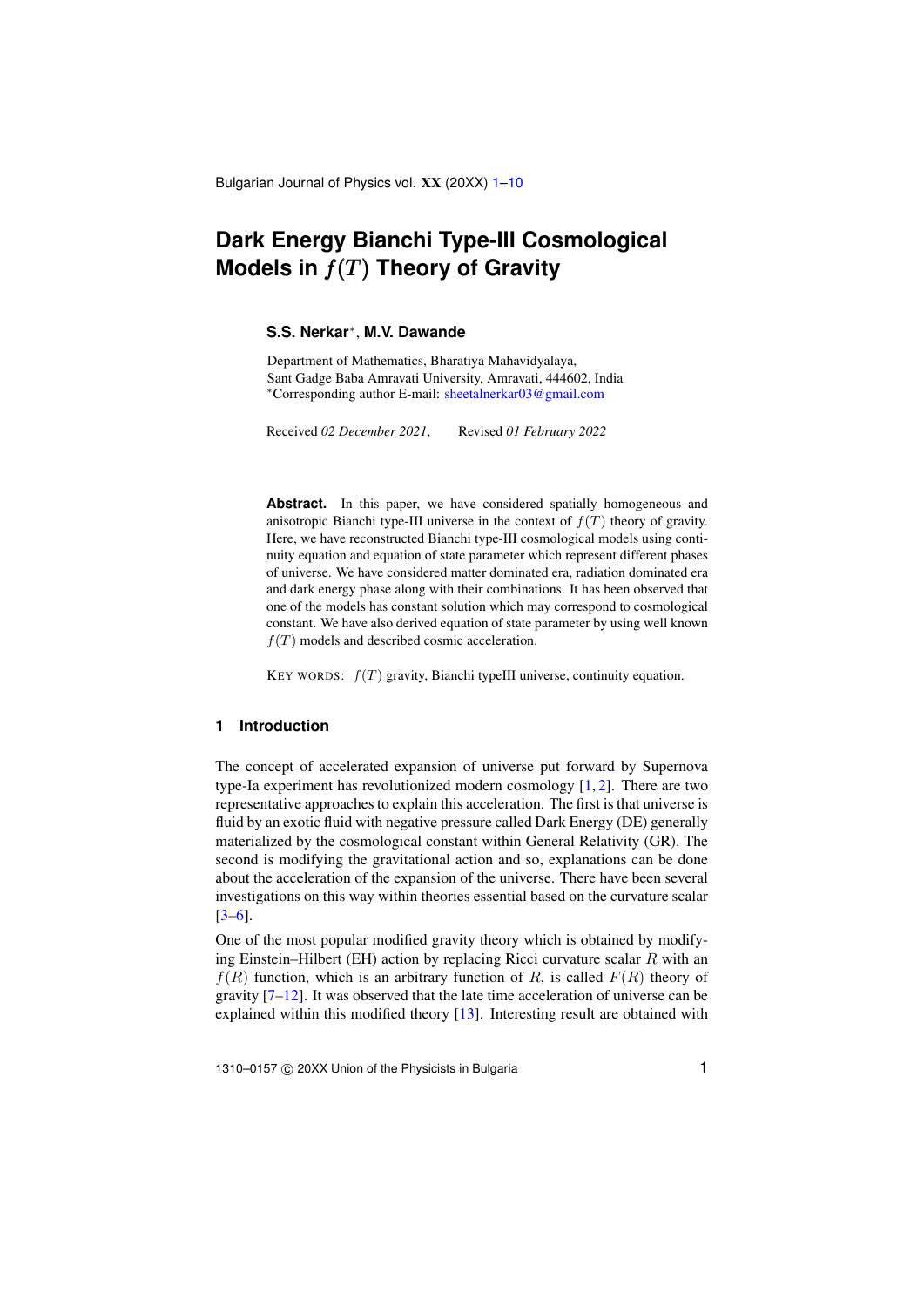$f(R)$  gravity  $[14–16]$  $[14–16]$  but its equations are of order four so that mathematical difficulties are more acute in this theory.

Harko *et al*. [\[17\]](#page-9-7) developed another modified theory of gravity known as  $f(R, T)$ gravity which is generalization of  $f(R)$  gravity. Here the Lagrangian includes a function of the scalar curvature  $R$  and the trace of energy momentum tensor T. Ferraro & Fiorini [\[18,](#page-9-8) [19\]](#page-9-9) have presented a new modified  $f(T)$ theory and solved practical horizontal problem as well as obtained singularity free solutions with positive cosmological constant.  $f(T)$ theory of gravity is based on modified teleparallel gravity in which the torsion will be responsible for latetime accelerated expansion and the second order fields equations and it presents encouraging results [\[20](#page-9-10)[–25\]](#page-9-11). Said *et al.* [\[26\]](#page-9-12) examined the violation of the equivalence principle in the electromagnetic sector and its consequences in  $f(T)$  gravity. Recently some authors studied the Bianchi identities in  $f(T)$  gravity [\[27\]](#page-9-13).

Spatially homogeneous and anisotropic cosmological models play a significant role in the description of large scale behaviour of the universe and such models have been widely studied in framework of general relativity in search of a realistic picture of the universe in its early stage. Though Bianchi type-I Universe is the prime candidate for studying the possible effects of an anisotropy in the early universe on present day observations, there are few other models like Bianchi type-II, III, V,  $VI_0$ , VIII and IX which describe anisotropic space-time which generate particular interest among physicists. Adhav *et al*. [\[28\]](#page-9-14) explored Bianchi type-III cosmological model with negative constant deceleration parameter in Bran Dicke (BD) scalar tensor theory of gravitation. Adhav *et al*. [\[29\]](#page-9-15) have studied Bianchi type-III magnetized wet dark fluid cosmological model in general relativity. Many authors studied Bianchi Type models in the context of BD scalar tensor theory of gravitation [\[30](#page-9-16)[–32\]](#page-9-17).

In this paper, we study Bianchi type-III universe in  $f(T)$ theory of gravity. We briefly review formalism of  $f(T)$ gravity in Section [2.](#page-1-0) In Section [3,](#page-3-0) we developed the field equations for Bianchi type-III universe. Section [4](#page-5-0) is related to construction of  $f(T)$  gravity models by using continuity equation. Summary and concluding remarks are given in the last section.

# <span id="page-1-0"></span>**2 F(T) Gravity Formalism**

 $f(T)$  theories are based on modified teleparallel gravity. The teleparallel approach was considered originally by Einstein *et al.* [\[33\]](#page-9-18) by using the vierbein as dynamical object. In teleparallel gravity the action is constructed by teleparallel Lagrangian  $L_T = T$  which is the idea of  $f(T)$  gravity is to generalize T to a function  $T + f(T)$ , which is similar in spirit to the generalization of Ricci scalar Rin the Einstein–Hilbert action to a function  $f(R)$ . In particular the action of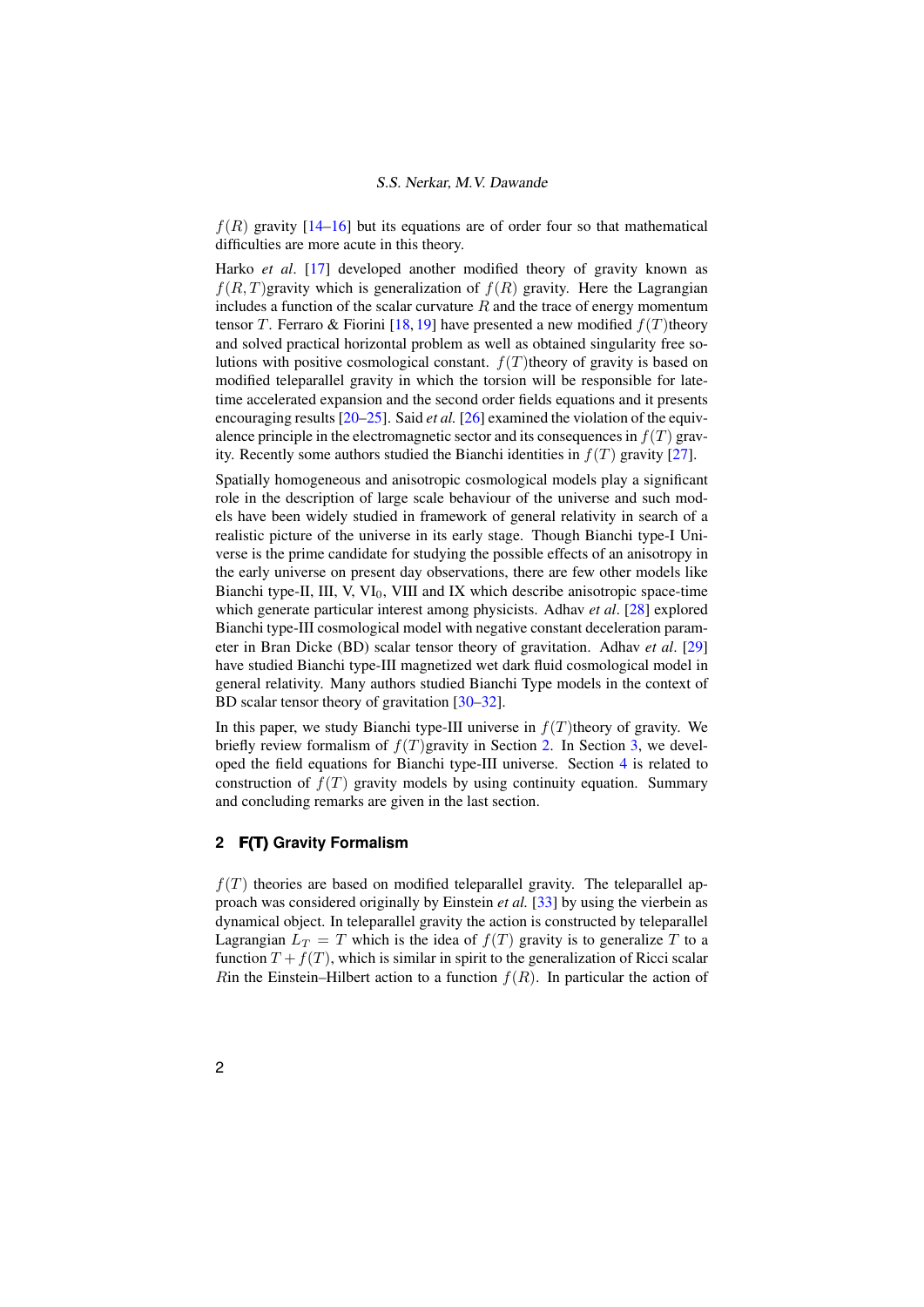Dark Energy Bianchi Type-III Cosmological Models in  $f(T)$  Theory of Gravity

 $f(T)$  gravity defined as

<span id="page-2-0"></span>
$$
I = \frac{1}{16\pi G} \int d^4x \, e \left[ T + f(T) + L_m \right],\tag{1}
$$

where  $e = \sqrt{-g}$  and  $L_m$  stands for the matter Lagrangian. G is the gravitational constant, T is the torsion scalar,  $f(T)$  is a differentiable function of torsion scalar T.

One can define the teleparallel Lagrangian as

<span id="page-2-2"></span><span id="page-2-1"></span>
$$
T = S^{\mu\nu}_{\rho} T^{\rho}_{\mu\nu} \tag{2}
$$

<span id="page-2-3"></span>where

$$
S^{\mu\nu}_{\rho} = \frac{1}{2} \left( K^{\mu\nu}_{\rho} + \delta^{\mu}_{\rho} T^{\theta\nu}_{\theta} - \delta^{\nu}_{\rho} T^{\theta\mu}_{\theta} \right) . \tag{3}
$$

Moreover, the contorsion tensor which is equal to the difference between Weitzenböck and Levi-Civita connection is define as

<span id="page-2-4"></span>
$$
K_{\rho}^{\mu\nu} = -\frac{1}{2} \left( T_{\rho}^{\mu\nu} - T_{\rho}^{\nu\mu} - T_{\rho}^{\mu\nu} \right) , \qquad (4)
$$

 $S^{\mu\nu}_\rho$  is the antisymmetric tensor.

Differing from General Relativity Teleparallelism use the curvatureless Weitzenböck connection, whose non-null torsion is

$$
T^{\rho}_{\mu\nu} = \Gamma^{\rho}_{\mu\nu} - \Gamma^{\rho}_{\nu\mu} = h^{\rho}_i \left( \partial_{\mu} h^i_{\nu} - \partial_{\nu} h^i_{\mu} \right) , \qquad (5)
$$

where  $\Gamma_{v\mu}^{\rho}$  is the Weitzenböck connection.

The metric tensor is obtained from dual vierbein as

$$
g_{\mu\nu} = \eta_{ij} h^i_\mu h^i_\nu, \quad i, j, \dots = 0, 1, 2, 3; \quad \mu, \nu, \dots = 0, 1, 2, 3, \tag{6}
$$

where the vierbein field  $h_i(x^{\mu})$  which is an orthonormal basis for the tangent space at each point  $x^{\mu}$  of manifold:  $e_i e_j = n_{ij}$ , where  $n_{ij}$ diag  $(1, -1, -1, -1)$  is the Minkowski metric.

We now put cosmological framework equation controlled by  $f(T)$  gravity. The equations of motion are given by variation of action [\(1\)](#page-2-0) with respect to the vierbein

<span id="page-2-6"></span>
$$
\[e^{-1}\partial_{\mu}\left(eS_{i}^{\mu\nu}\right) - h_{i}^{\lambda}T_{\mu\lambda}^{\rho}S_{\rho}^{\nu\mu}\]f_{T} + S_{i}^{\mu\nu}\partial_{\mu}\left(T\right)f_{TT} + \frac{1}{4}h_{i}^{\nu}f = \frac{1}{2}k^{2}h_{i}^{\rho}T_{\rho}^{\nu}\,,\tag{7}
$$

where  $k^2 = 8\pi G$ ,  $f_T = \frac{df}{dT}$ ,  $f_{TT} = \frac{d^2 f}{dT^2}$  $\frac{d}{dT^2}$ ,  $S_i^{\mu} = h_i^{\rho} S_{\rho}^{\mu \nu}$ .

The matter energy momentum tensor  $T_\rho^v$  has the form

<span id="page-2-5"></span>
$$
T_{\rho}^{\nu} = \text{diag}\left(\rho_m, -p_m, -p_m, -p_m\right) \quad , \tag{8}
$$

where  $\rho_m$  and  $p_m$  stands respectively for energy density and pressure of the matter content of the universe.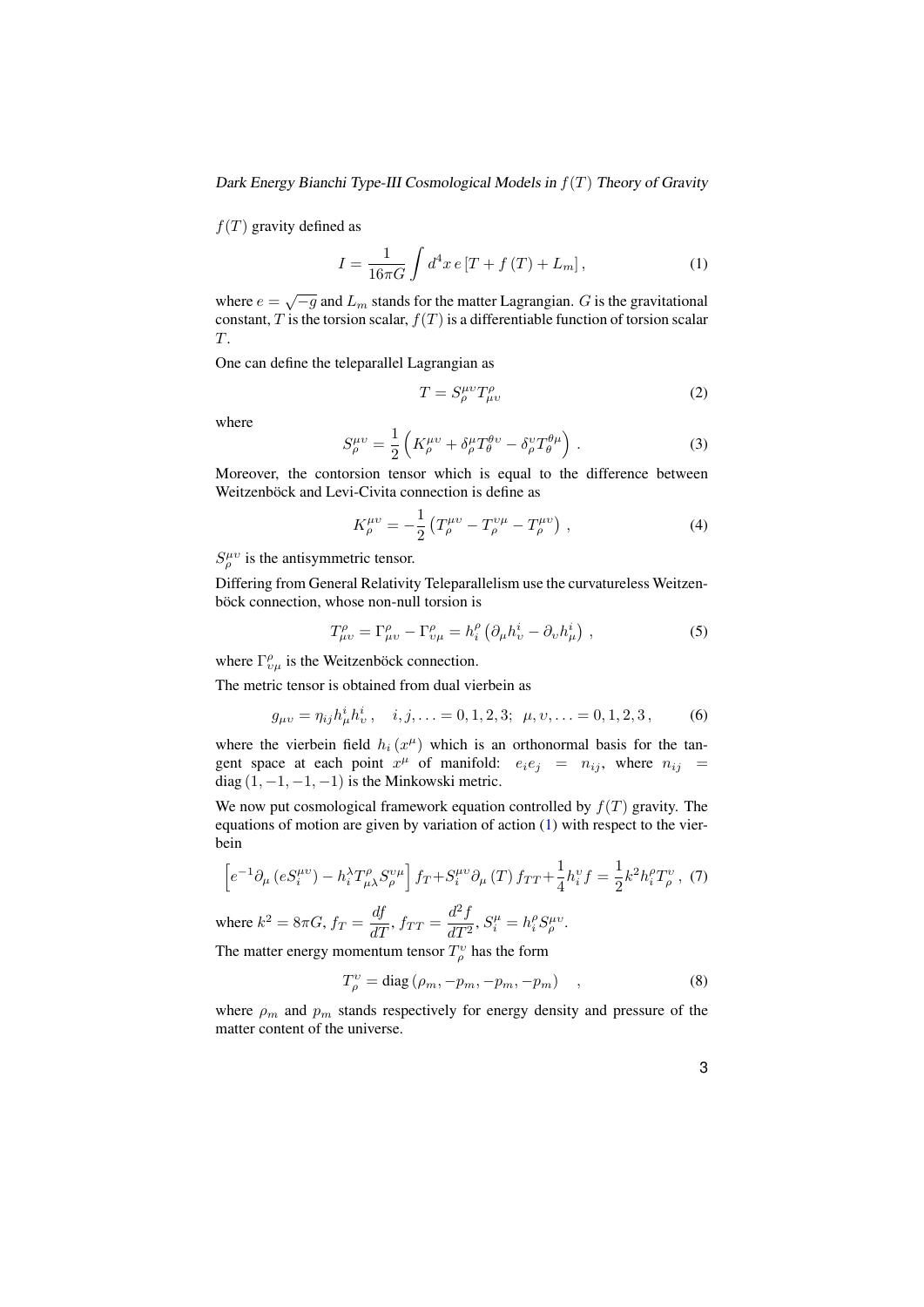# <span id="page-3-0"></span>**3 The Field Equations**

The spatially homogeneous and anisotropic Bianchi type-III model is given by

<span id="page-3-1"></span>
$$
ds^{2} = dt^{2} - A^{2}(t) dx^{2} - B^{2} e^{-2\alpha x} dy^{2} - C^{2} dz^{2},
$$
\n(9)

where  $\alpha$  is a constant parameter and  $A(t)$ ,  $B(t)$  and  $C(t)$  are the cosmic scale factors.

We get the following set of diagonal tetrads from equation [\(4\)](#page-2-1) and equation [\(9\)](#page-3-1) as:

<span id="page-3-2"></span>
$$
h_{\mu}^{i} = \text{diag}\left(1, A, B e^{-\alpha x}, C\right), h_{i}^{\mu} = \text{diag}\left(1, A^{-1}, B^{-1} e^{\alpha x}, C^{-1}\right). \tag{10}
$$

By using equations [\(2\)](#page-2-2), [\(3\)](#page-2-3), [\(4\)](#page-2-1) and [\(5\)](#page-2-4), the torsion tensor for Bianchi type-III is given by  $\overline{a}$ 

<span id="page-3-3"></span>
$$
T = -2\left(\frac{\dot{A}\dot{B}}{AB} + \frac{\dot{B}\dot{C}}{BC} + \frac{\dot{A}\dot{C}}{AC}\right). \tag{11}
$$

By using equations [\(8\)](#page-2-5)–[\(11\)](#page-3-2), for  $i = 0 = v$  and  $i = 1 = v$ , in field equations [\(7\)](#page-2-6) of  $f(T)$  theory of gravity, we obtain the following equations:

$$
f - 4\left(\frac{\dot{A}\dot{B}}{AB} + \frac{\dot{B}\dot{C}}{BC} + \frac{\dot{A}\dot{C}}{AC} - \frac{\alpha^2}{2A^2}\right) f_T = 2k^2 \rho_m \,,\tag{12}
$$

$$
2\left(\frac{\dot{A}\dot{B}}{AB} + 2\frac{\dot{B}\dot{C}}{BC} + \frac{\dot{A}\dot{C}}{AC} + \frac{\ddot{B}}{B} + \frac{\ddot{C}}{C}\right)f_T
$$
  

$$
-4\left(\frac{\dot{B}}{B} + \frac{\dot{C}}{C}\right)\left[\left(\frac{\ddot{A}}{A} - \frac{\dot{A}^2}{A^2}\right)\left(\frac{\dot{B}}{B} + \frac{\dot{C}}{C}\right) + \left(\frac{\ddot{B}}{B} - \frac{\dot{B}^2}{B^2}\right)\left(\frac{\dot{C}}{C} + \frac{\dot{A}}{A}\right)
$$

$$
+\left(\frac{\ddot{C}}{C} - \frac{\dot{C}^2}{C^2}\right)\left(\frac{\dot{A}}{A} + \frac{\dot{B}}{B}\right)\right]f_{TT} - f = 2k^2 p_m.
$$
(13)

The conservation equation takes the form

<span id="page-3-5"></span><span id="page-3-4"></span>
$$
\dot{\rho}_m + \left(\frac{\dot{A}}{A} + \frac{\dot{B}}{B} + \frac{\dot{C}}{C}\right)(\rho_m + p_m) = 0.
$$
 (14)

Along the direction of x, y and z axes respectively, The Hubble parameter  $H_i$ are given by  $\overline{\phantom{a}}$ 

$$
H_1 = \frac{\dot{A}}{A}, \quad H_2 = \frac{\dot{B}}{B}, \quad H_3 = \frac{\dot{C}}{C}.
$$
 (15)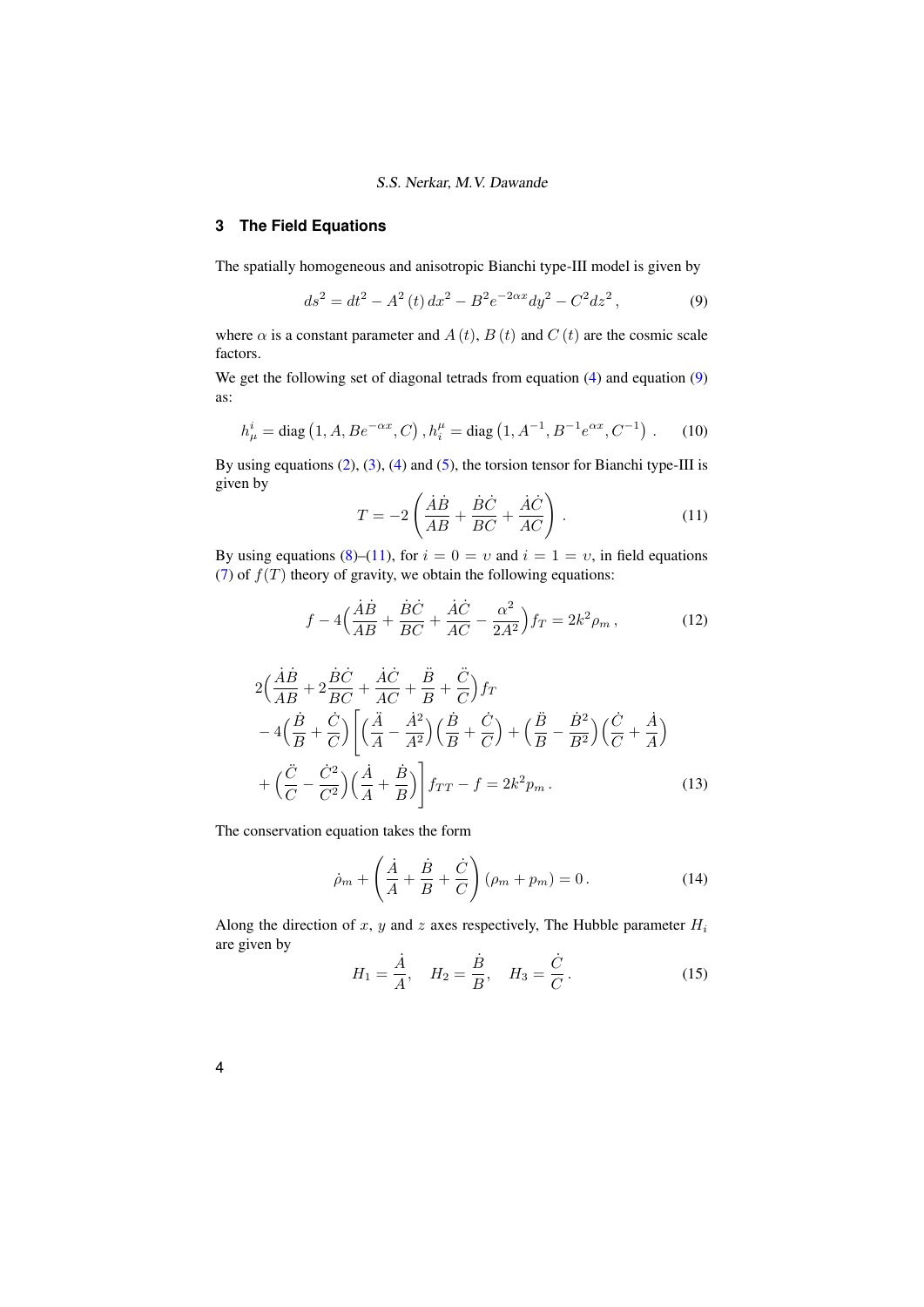For Bianchi type-III, the corresponding average scale factor  $R$ , the Hubble parameter  $H$  and the anisotropy parameter  $\Delta$  will become

$$
R = \left( ABCe^{-\alpha x} \right)^{1/3},\tag{16}
$$

<span id="page-4-0"></span>
$$
H = \frac{1}{3} \left( \frac{\dot{A}}{A} + \frac{\dot{B}}{B} + \frac{\dot{C}}{C} \right),\tag{17}
$$

$$
\Delta = \frac{1}{3} \sum_{i=1}^{3} \left( \frac{H_i - H}{H} \right)^2.
$$
 (18)

For  $\Delta = 0$ , it is noticed that isotropic behavior of the universe is obtained, which depends on the values of unknown scale factors and parameters that are include in the model [\[34](#page-9-19)[–36\]](#page-9-20).

From equation  $(11)$  and equation  $(17)$ , we get

<span id="page-4-2"></span>
$$
T = -9H^2 + J\tag{19}
$$

with  $J = \frac{\dot{A}^2}{4^2}$  $\frac{\dot{A}^2}{A^2}+\frac{\dot{B}^2}{B^2}$  $\frac{\dot{B}^2}{B^2} + \frac{\dot{C}^2}{C^2}$  $\frac{c}{C^2}$ , which can be rewritten as

$$
H = \frac{1}{3}\sqrt{J - T}.
$$
\n(20)

For  $f(T) = T$ ,  $f_T = 1$ , in equations [\(12\)](#page-3-3) and [\(13\)](#page-3-4), takes the form

$$
\rho_m + \rho_T = \frac{1}{2k^2} \left[ -4 \left( \frac{\dot{A}\dot{B}}{AB} + \frac{\dot{B}\dot{C}}{BC} + \frac{\dot{A}\dot{C}}{AC} - \frac{\alpha^2}{2A^2} \right) + T \right],\tag{21}
$$

$$
p_m + p_T = \frac{1}{2k^2} \left[ 2\left(\frac{\dot{A}\dot{B}}{AB} + 2\frac{\dot{B}\dot{C}}{BC} + \frac{\dot{A}\dot{C}}{AC} + \frac{\ddot{B}}{B} + \frac{\ddot{C}}{C}\right) - T \right],\tag{22}
$$

where  $\rho_T$  and  $p_T$  denotes torsion contribution to the energy density and pressure given by

$$
\rho_T = \frac{1}{2k^2} \Big[ -4 \Big( \frac{\dot{A}\dot{B}}{AB} + \frac{\dot{B}\dot{C}}{BC} + \frac{\dot{A}\dot{C}}{AC} - \frac{\alpha^2}{2A^2} \Big) (1 - f_T) + T - f \Big], \quad (23)
$$
  
\n
$$
p_T = \frac{1}{2k^2} \Big[ 2 \Big( \frac{\dot{A}\dot{B}}{AB} + 2 \frac{\dot{B}\dot{C}}{BC} + \frac{\dot{A}\dot{C}}{AC} + \frac{\ddot{B}}{B} + \frac{\ddot{C}}{C} \Big) (1 - f_T) + 4 \Big( \frac{\dot{B}}{B} + \frac{\dot{C}}{C} \Big) \Big[ \Big( \frac{\ddot{A}}{A} - \frac{\dot{A}^2}{A^2} \Big) \Big( \frac{\dot{B}}{B} + \frac{\dot{C}}{C} \Big) + \Big( \frac{\ddot{B}}{B} - \frac{\dot{B}^2}{B^2} \Big) \Big( \frac{\dot{C}}{C} + \frac{\dot{A}}{A} \Big) + \Big( \frac{\ddot{C}}{C} - \frac{\dot{C}^2}{C^2} \Big) \Big( \frac{\dot{A}}{A} + \frac{\dot{B}}{B} \Big) \Big] f_{TT} - T + f \Bigg]. \quad (24)
$$

The following solution can easily obtained by putting  $\rho_m = 0$ , i.e. the homogeneous part of equation [\(12\)](#page-3-3)

<span id="page-4-1"></span>
$$
f(T) = \frac{c_0}{\sqrt{(T+G)}} \quad \text{with} \quad G = \frac{\alpha^2}{A^2},\tag{25}
$$

5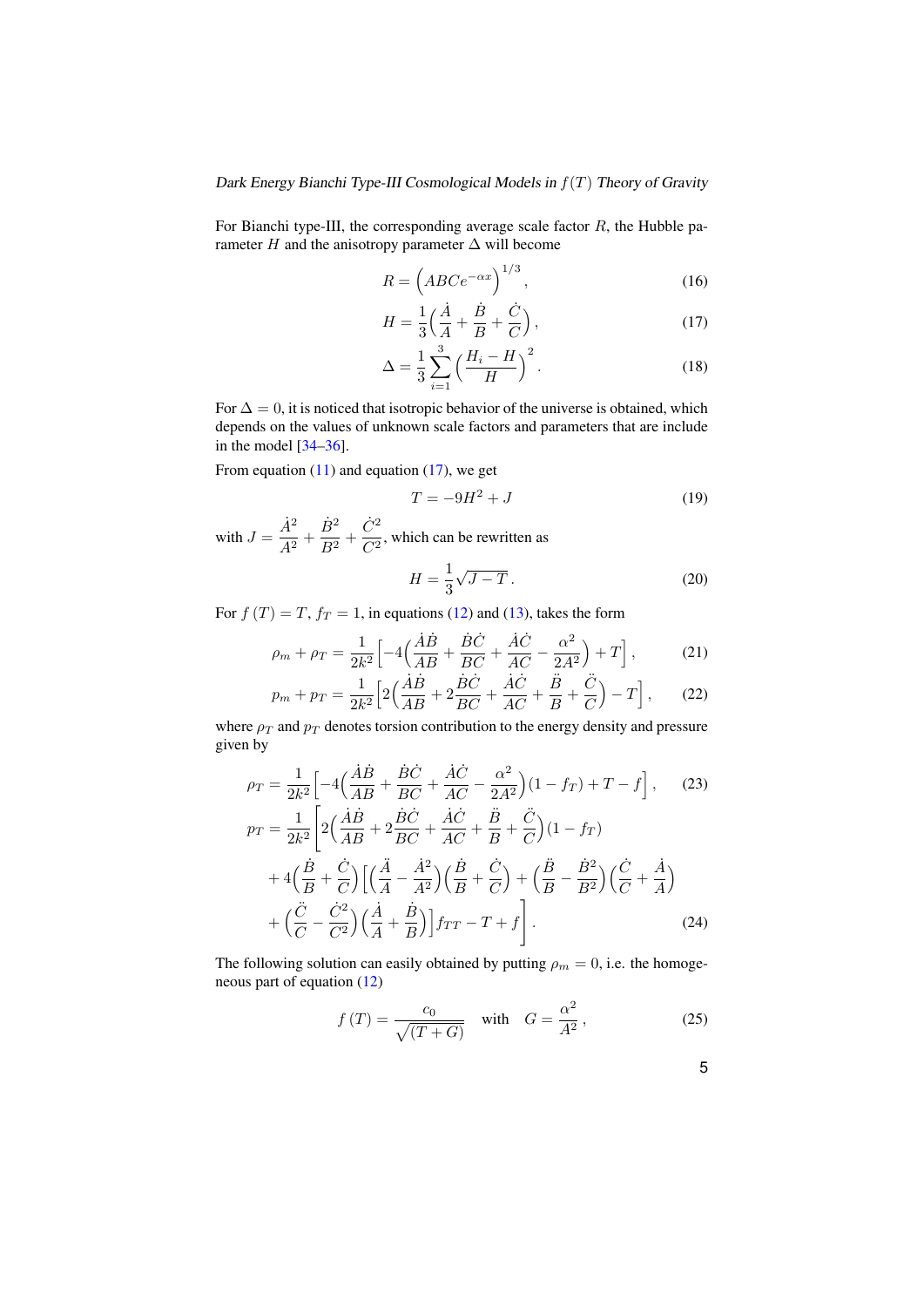where  $c_0$  is the constant of integration. By using above equation [\(25\)](#page-4-1), equation [\(13\)](#page-3-4) reduces to

$$
p_m = \frac{1}{2k^2} \left[ \frac{3M\dot{T}}{2(T+G)^2} - \frac{3\dot{H} + J + L}{(T+G)} - \frac{T+2G}{2(T+G)} \right] \frac{c_0}{\sqrt{T}},\tag{26}
$$

where  $L = \frac{\dot{B}\dot{C}}{BC}$  $\frac{\dot{B}\dot{C}}{BC} - \frac{\ddot{A}}{A}, M = \frac{\dot{B}}{B}$  $\frac{B}{B}+\frac{\dot{C}}{C}.$ 

# <span id="page-5-0"></span>**4 Construction of Some** f(T) **Models Using Continuity Equation**

Here, for different cases of perfect fluid, we construct some  $f(T)$  model by using the continuity equation [\(14\)](#page-3-5) and then we discussed the values of EoS parameter  $\omega$  and its different combinations for non-relativistic matter, radiation and DE.

Now we consider the relation [\[37\]](#page-9-21) for Bianchi type-III universe

$$
\frac{1}{9}\left(\frac{\dot{A}}{A} + \frac{\dot{B}}{B} + \frac{\dot{C}}{C}\right)^2 = H_0^2 + \frac{k^2 \rho_0}{3ABC e^{-\alpha x}},
$$
\n(27)

<span id="page-5-2"></span>where  $\rho_0$  is an integration constant and  $H_0$  is the Hubble constant. It gives

$$
\left( ABC e^{-\alpha x} \right)^{-1} = \frac{3}{k^2 \rho_0} \left( H^2 - H_0^2 \right) . \tag{28}
$$

Using EoS parameter, equation [\(14\)](#page-3-5) takes the form

<span id="page-5-1"></span>
$$
\frac{\dot{\rho}_m}{\rho_m} + 3H\left(1 + \omega\right) = 0. \tag{29}
$$

Now we construct the  $f(T)$  models by using different cases of fluids and their combinations such that  $\omega = 0$  for non-relativistic,  $\omega = 1/3$  for relativistic matter and for DE era it is  $\omega = -1$  [\[38\]](#page-9-22).

## Case-1

For non-relativistic matter, i.e.,  $\omega = 0$ . It looks like cold dark matter (CDM) and baryons. We put  $\omega = 0$  in equation [\(29\)](#page-5-1) and using equation [\(28\)](#page-5-2), the equation [\(29\)](#page-5-1) reduces to

$$
\rho_m = \rho_c \left( ABC e^{-\alpha x} \right)^{-1} = \frac{3\rho_c}{k^2 \rho_0} \left( H^2 - H_0^2 \right) , \qquad (30)
$$

where  $\rho_c$  is a constant of integration.

Also, the above equation in terms of torsion scalar can be written as

<span id="page-5-3"></span>
$$
\rho_m = \frac{\rho_c}{3k^2 \rho_0} \left( J - 9H_0^2 - T \right) . \tag{31}
$$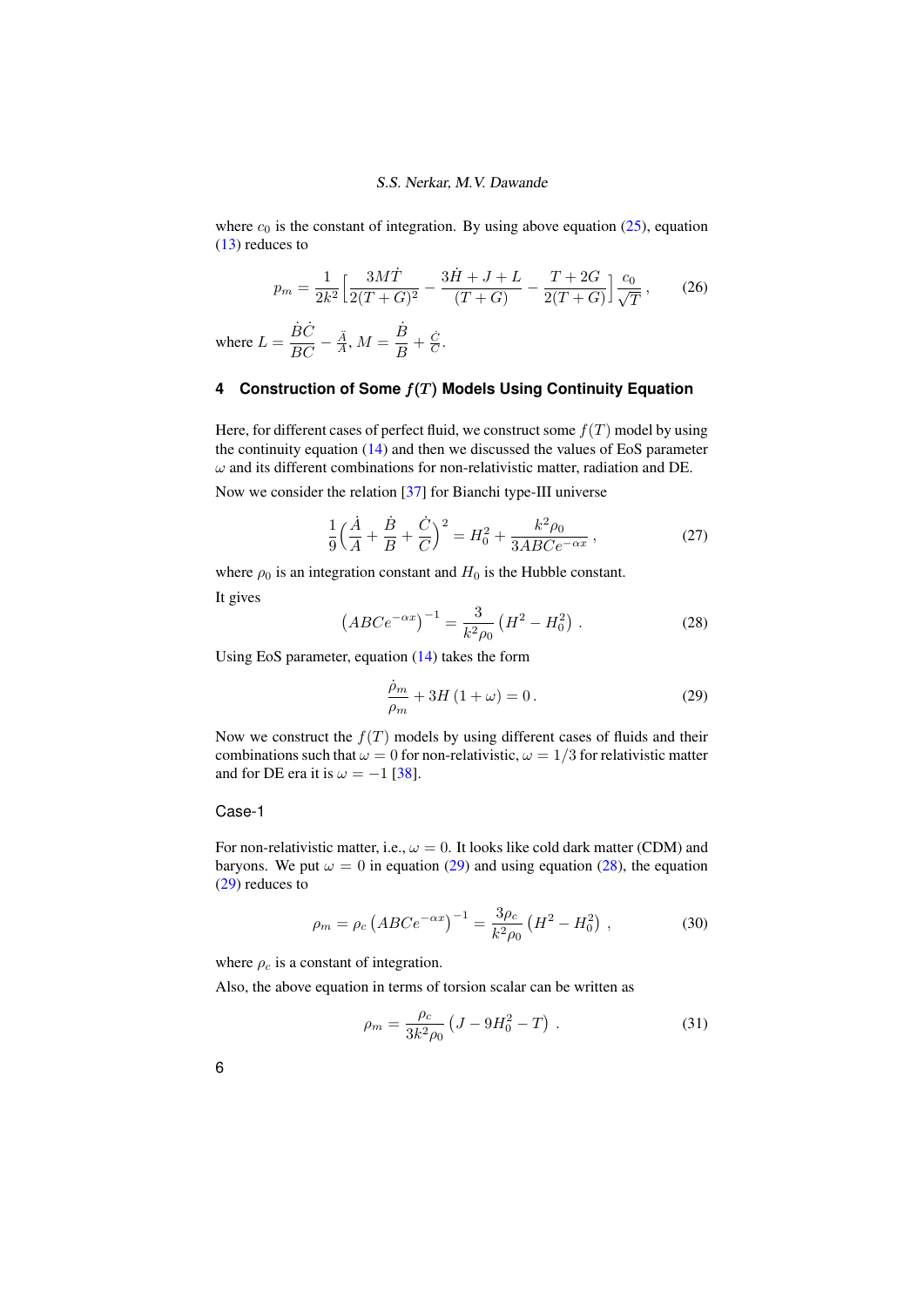Dark Energy Bianchi Type-III Cosmological Models in  $f(T)$  Theory of Gravity

Using equation  $(31)$ , equation  $(12)$  becomes

$$
2(T+G) f_T + f = \frac{2\rho_c}{3\rho_0} (J - 9H_0^2 - T) .
$$
 (32)

It gives the solution as

$$
f(T) = \frac{\rho_c}{3\rho_0} \left( \frac{1}{\sqrt{T+G}} \int \frac{1}{\sqrt{T+G}} \left[ J - 9H_0^2 - T \right] dT \right). \tag{33}
$$

If the value of scale factor  $J$  is known then above equation gives unique solution. Hence for Matter dominated era, we obtain a model in terms of Torsion scalar T and Hubble constant  $H_0$ .

## Case-2

For relativistic matter, i.e.  $\omega = 1/3$ , it is like photons and massless neutrinos which shows the radiation dominated era of the universe.

Substituting  $\omega = 1/3$  in equation [\(29\)](#page-5-1) and by using equation [\(19\)](#page-4-2) and equation [\(28\)](#page-5-2), equation [\(29\)](#page-5-1) takes the form

<span id="page-6-3"></span><span id="page-6-0"></span>
$$
\rho_m = \frac{\rho_r}{3^{4/3} k^{8/3} \rho_0^{4/3}} \left( J - 9H_0^2 - T \right)^{4/3},\tag{34}
$$

where  $\rho_r$  is another constant of integration.

Using above values of  $\rho_m$  in equation [\(12\)](#page-3-3), it implies

<span id="page-6-1"></span>
$$
2(T+G) f_T + f = \frac{2\rho_r}{3^{4/3} k^{2/3} \rho_0^{4/3}} \left(J - 9H_0^2 - T\right)^{4/3}.
$$
 (35)

The solution of equation  $(35)$  is

$$
f(T) = \frac{\rho_r}{3^{4/3}k^{2/3}\rho_0^{4/3}\sqrt{T+G}} \left( \int \left[ \frac{1}{\sqrt{T+G}} (J - 9H_0^2 - T) \right]^{4/3} dT \right). \tag{36}
$$

Also, for relativistic matter, the solution of above equation [\(36\)](#page-6-1) depends upon the values of J, torsion scalar T and Hubble constant  $H_0$ .

#### Case-3

For DE era, i.e.  $\omega = -1$ . DE is highly dominated component of the universe. For  $\omega = -1$ , equation [\(29\)](#page-5-1) takes the form

<span id="page-6-2"></span>
$$
\rho_m = \rho_d \,,\tag{37}
$$

Since  $\rho_d$  is the constant of integration.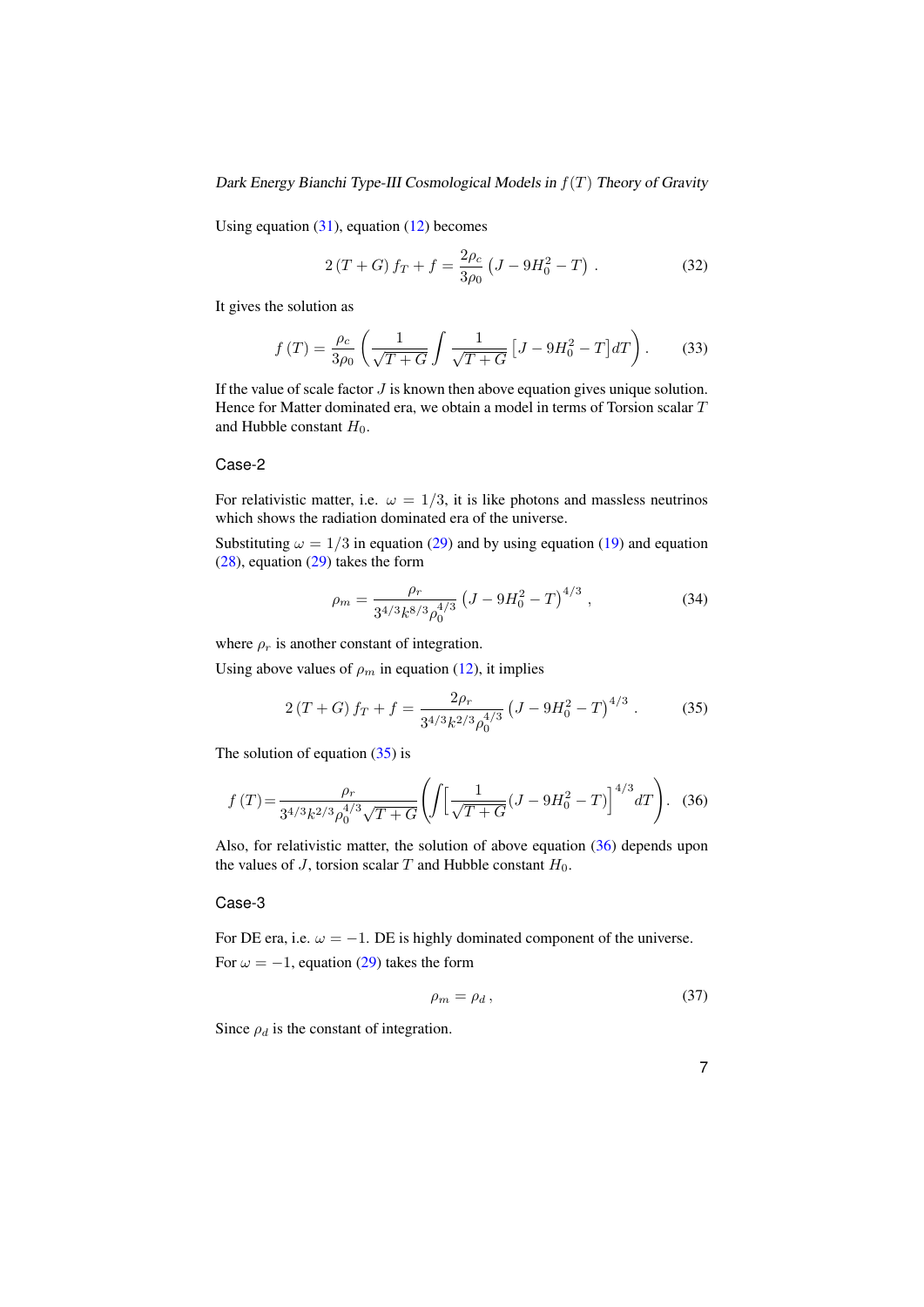By using equation  $(37)$ , equation  $(12)$  reduces to

$$
2(T+G) f_T + f = 2k^2 \rho_d.
$$
 (38)

Equation [\(38\)](#page-7-0) gives the following solution:

<span id="page-7-0"></span>
$$
f(T) = 2k^2 \rho_d.
$$
 (39)

This solution corresponds to the constant model which itself consistent with cosmological constant.

## Case-4

Combination of Dust fluid and radiation, i.e.  $\omega = 0$  and  $\omega = 1/3$ . Here we take the combination of two different fluids, the dust fluid and the radiations.

Addition of equation  $(31)$  and equation  $(34)$  gives

$$
\rho_m = \frac{1}{3k^2 \rho_0} (J - 9H_0^2 - T) \Big[ \rho_c + \frac{\rho_r}{3^{1/3} k^{2/3} \rho_0^{1/3}} \left( J - 9H_0^2 - T \right)^{1/3} \Big]. \tag{40}
$$

Putting the value of  $\rho_m$  in equation [\(12\)](#page-3-3), we have

$$
2(T+G)f_T + f = \frac{2}{3\rho_0}(J - 9H_0^2 - T)
$$

$$
\times \left[\rho_c + \frac{\rho_r}{3^{1/3}k^{2/3}\rho_0^{1/3}}(J - 9H_0^2 - T)^{1/3}\right].
$$
 (41)

It implies the solution

$$
f(T) = \frac{\rho_c}{3\rho_0} \left( \frac{1}{\sqrt{T+G}} \int \frac{1}{\sqrt{T+G}} [J - 9H_0^2 - T] dT \right) + \frac{\rho_r}{3^{4/3} k^{2/3} \rho_0^{4/3} \sqrt{T+G}} \left( \int \left[ \frac{1}{\sqrt{T+G}} [J - 9H_0^2 - T] \right]^{4/3} dT \right). \tag{42}
$$

# Case-5

Combination of Dust fluid and DE, i.e.  $\omega = 0$  and  $\omega = -1$ , which gives

<span id="page-7-1"></span>
$$
\rho_m = \frac{\rho_c}{3k^2 \rho_0} \left( J - 9H_0^2 - T \right) + \rho_d \,. \tag{43}
$$

From equation [\(43\)](#page-7-1), equation [\(12\)](#page-3-3) becomes

$$
2(T+G) f_T + f = \frac{2\rho_c}{3\rho_0} \left( J - 9H_0^2 - T \right) + 2k^2 \rho_d \,. \tag{44}
$$

We obtain the following solution:

$$
f(T) = \frac{\rho_c}{3\rho_0} \left( \frac{1}{\sqrt{T+G}} \int \frac{1}{\sqrt{T+G}} \left[ J - 9H_0^2 - T \right] dT \right) + 2k^2 \rho_d. \tag{45}
$$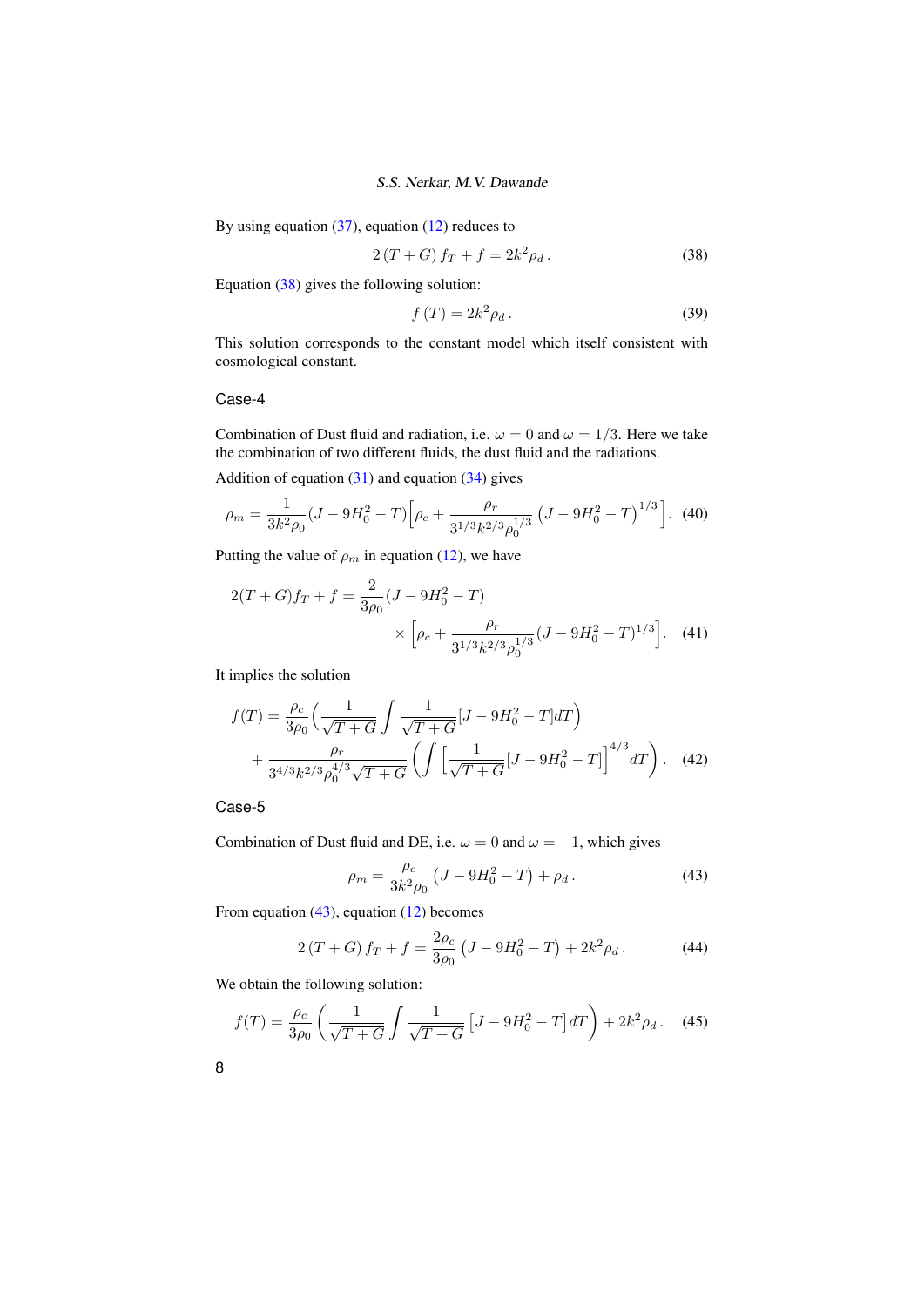#### Dark Energy Bianchi Type-III Cosmological Models in  $f(T)$  Theory of Gravity

#### Case-6

Combination of DE and Radiation, i.e.  $\omega = -1$  and  $\omega = 1/3$ . We consider the combination of corresponding EoS parameter of DE and radiation dominated era which yields

<span id="page-8-3"></span>
$$
\rho_m = \rho_d + \frac{\rho_r}{3^{4/3} k^{8/3} \rho_0^{4/3}} \left( J - 9H_0^2 - T \right)^{4/3} . \tag{46}
$$

Inserting the value of  $\rho_m$  in equation [\(12\)](#page-3-3), gives

$$
2(T+G)f_T + f = 2k^2\rho_d + \frac{2\rho_r}{3^{4/3}k^{2/3}\rho_0^{4/3}}(J - 9H_0^2 - T)^{4/3}.
$$
 (47)

From equation [\(47\)](#page-8-3) we get the solution

$$
f(T) = 2k^2 \rho_d
$$
  
+ 
$$
\frac{\rho_r}{3^{4/3} k^{2/3} \rho_0^{4/3} \sqrt{(T+G)}} \int \frac{1}{\sqrt{(T+G)}} (J - 9H_0^2 - T)^{4/3} dT.
$$
 (48)

It is worthwhile to point out here that the cases 4-6 provide  $f(T)$  models for combinations of different matter. In fact, we develop the theory of dark matter and dark energy independently. But several attempts [\[39\]](#page-9-23) were made which involve the interaction of different matters, so that their combined effect can be studied. Dark matter plays a vital role in the evolution of galaxy; moreover it has measurable effect on anisotropies. These cases may provide an interaction between dark matter and dark energy and drive transition from early matter dominated era to a phase of accelerated expansion.

# **5 Conclusions**

We have studied Bianchi type-III cosmological models in  $f(T)$ theory of gravity (by reconstruction of these models) using continuity equation. These models represent different phases of the universe such as matter ( $\omega = 0$ ), radiation  $(\omega = 1/3)$  and DE ( $\omega = -1$ ). Matter dominated era represents expansion of the universe filled with non-interacting dust particles while radiation dominated era explains early universe filled with radiation. The DE era corresponds to the universe filled with an exotic fluid with negative pressure causing late-time acceleration.

# <span id="page-8-0"></span>**References**

- <span id="page-8-1"></span>[1] A.G. Riess, *et al.* (1998) *Astronomical Journal* 116(3) 1009.
- <span id="page-8-2"></span>[2] S. Perlmutter, *et al.* (1999) *Astrophysical Journal* 517(2) 565.